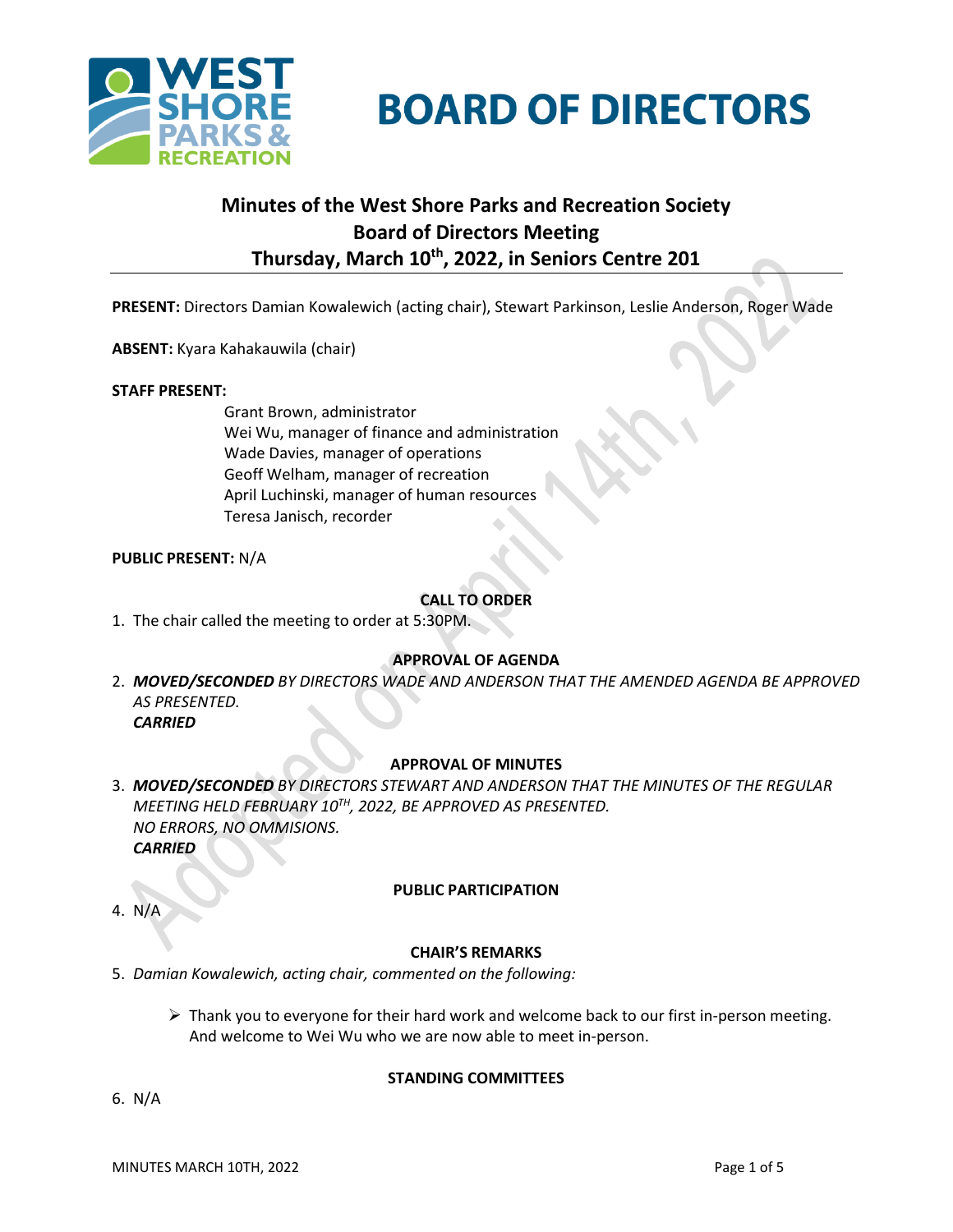#### **OLD BUSINESS**

7. N/A

#### **NEW BUSINESS**

8.N/A

### **FOR INFORMATION**

# 9. **a) Parks report**

*Bryan Wood, parks supervisor, is not able to attend tonight so we will move the Parks presentation to April's board meeting. Arena & Events will also be presented at that time.*

## **b) Call for Artists**

*Geoff Welham, manager of recreation, highlighted the following:*

 $\triangleright$  We have officially launched the art project in the JDF Childcare Centre, the West Shore room and the Youth room. There are three types of honorariums being offered: municipal artists; indigenous artists; and youth artists. A press release has gone out and information has been released on social media. Information will be sent out to each of the municipal hall contacts. Completion date expected in June for the AGM.

Some group discussion by the board members in regards to the artists being evaluated by WSPRS arts & culture staff and a municipal representative. The local artists voiced concern that they want to be involved in the selection process. At this time, there will not be any changes made. Geoff stated that once artists have been chosen by the committee, WSPRS staff will confirm with the board members who that artist will be for their municipality.

#### **c) Statistics Report**

*Grant Brown, administrator, commented on the following:*

 $\triangleright$  This report started last year and has now been updated with the statistics from 2021. The #1 drop-in users are from the pool, fitness and skating rink. The report provides no budgetary impact, strictly for information purposes only.

The board asked if memberships were included in the drop-in fees and they are. These are an accumulated amount of admissions from 2018 to 2021 (four years' worth).

## **d) Administrator's Report**

*Grant Brown, administrator, highlighted the following:*

# **Administration/Human Resources**

The finance team continues working through year-end financials. The annual audit begins the week of March 7<sup>th</sup>, with KPMG staff on site. Financial reporting challenges with the new software continue to be investigated and corrected. Such challenges are to be expected with the move to a new system as staff learn how to correctly configure the financial back-end.

The new collective agreement has arrived and been distributed to staff. The annual review of the Respectful Workplace policy continues with a few staff still to complete. WorkSafeBC requires that employers ensure all staff review such policies annually. WSPRS develops questionnaires and surveys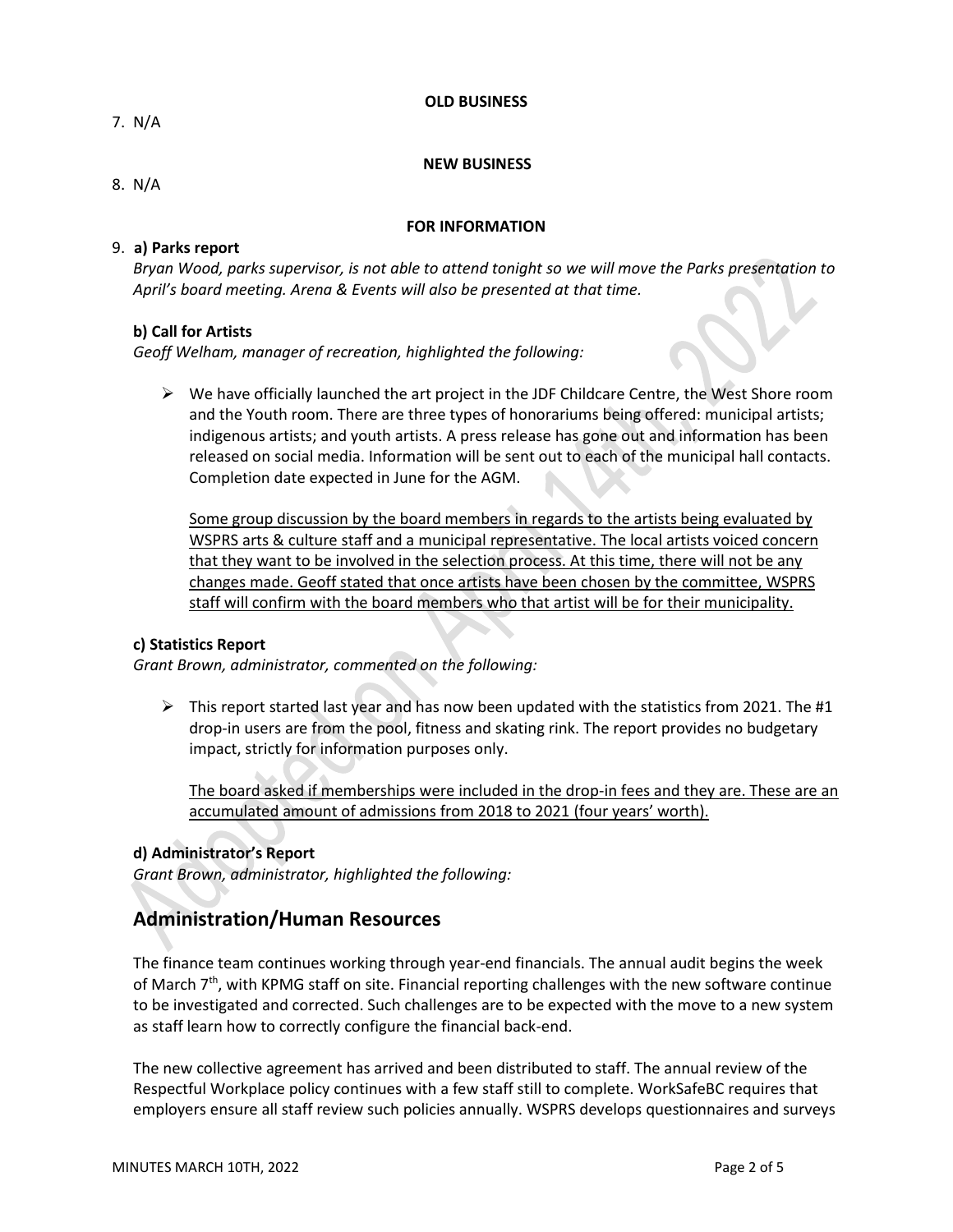each year to ensure understanding. The Flexible Workweek trial as agreed upon during contract negotiations has been presented to eligible staff. This is a joint venture with the union beginning in March. Work continues on training staff regarding competencies, performance management and coaching supervisors with challenging conversations.

The JDF Seniors Association reopened with a soft launch on February 22<sup>nd</sup>, accepting members who were registered in 2020. Once they have assessed their membership and level of volunteers required, they will look at opening to a wider audience in the future. This will be assessed regularly.

# **Operations**

## **Maintenance**

Auxiliary staffing levels are now meeting our needs. Next steps will be: getting the new hires up to speed, trained, and ticketed. Existing staff performance reviews are well underway.

Ongoing disinfection in rooms continues as we have increased our sani-sport mobile unit schedule.

Grizzly games are running fast and furious as they ramp up for playoffs. We have had a few glass replacement incidents in The Q Centre Arena during games. All replaced and more replacements on order. Maintenance areas are getting a spring cleaning in advance of room shutdowns. The Indoor Sports Complex (ISC) netting was restrung to remove sagging. Some floor refinishing occurred in the clubhouse, the Q Centre Arena bathrooms along with some touch up painting in the ISC and the Q Centre Arena lounge. Annual shutdowns this month included the lower fieldhouse, upper fieldhouse and golf pro shop.

Plumbing and electrical work continues in the clubhouse and annual emergency lighting checks have started. We are working on cable installation to accommodate scanners at the pool for the new Intelligenz recreation software. Some final work around the JDF second floor is being completed including window seals and drywall work around the elevator. A few plumbing issues at Centennial Center resulted in some fixture changes, and pool issues around lockers and floor tiles were resolved.

Mechanically, work has started and is ongoing to develop a new service contract with Cimco for the ice plant rooms. Twice annual service of the JDF tunnel air handling unit was completed, the pre-heat coil was cleaned, and several air leaks to the pneumatic system were also repaired. Quarterly plant room inspections were completed.

Use of pro maintainer software to plan and track safety inspections for all departments was implemented. The JDF arena and the Q Centre Arena plant room vestibules were overhauled and set up with better organization. Both plant rooms received their twice annual deep cleaning.

# **Parks**

The team is preparing for the busy growing season and ensuring the outdoor facilities are prepared for the upcoming spring season. Two seasonal team members have returned following their winter break. Crews will be deep tine aerating the fields as part of regular maintenance. Garden beds are being readied for spring plantings. The power washing of hardscapes has started.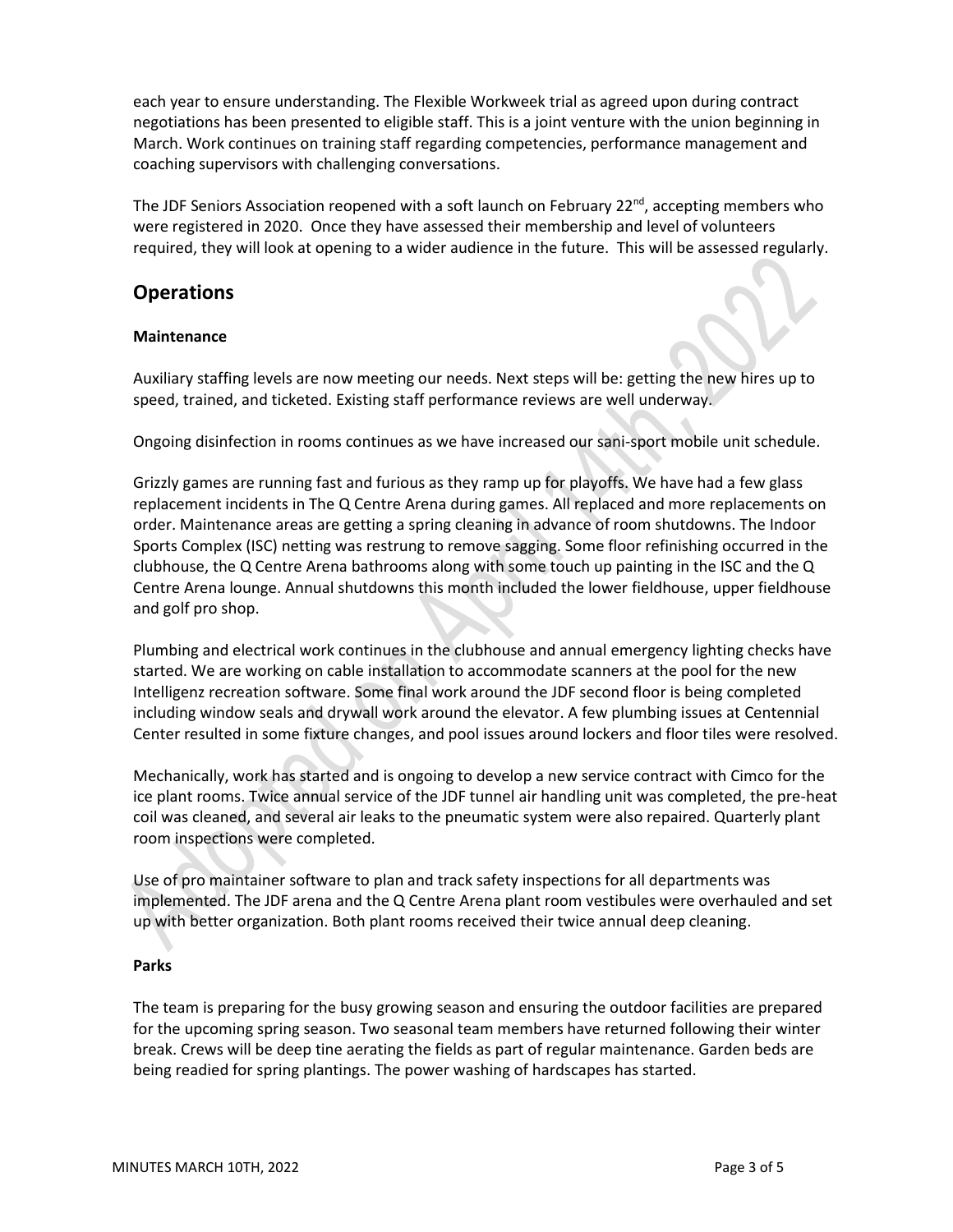# **Programs**

# **Community Recreation**

WSPRS is now home to 13 wooden animals hidden amongst the trees along the Garry Oak walking trail. This art installation was graciously donated by artist Paul Lewis. We encourage the community to walk around the Garry Oak loop to see how many creations they can spot. Stay tuned for a photo contest and event associated with this art installation.

Registration for 10-month preschool programs opened on February  $16<sup>th</sup>$  with a great response. Spaces will be allocated with priority given to current preschool families, siblings of current preschool families, current daycare and Bright Beginning families, and then new families.

Danielle Turner started in the afterschool care programmer role in a part-time capacity and will commence full time in April. Carly Nurmsoo has now left for her 18-month maternity leave. Interviews also started for the summer supervisor positions with great interest from internal staff. Two staff are required to provide support for the summer camps in July and August. Pro D day camps ran on February 18<sup>th</sup> with 135 children in a variety of camps including active, licensed, engineering for kids, and horseback riding.

The Call for Artists team began to develop the package for 3 projects:

- Local art representing each municipality for the childcare spaces.
- Indigenous art for the west shore room.
- Youth art for the new youth room.

The application for submissions was released at the beginning of March and will be open until April 1<sup>st</sup>. Staff look forward to working with municipal staff from the 5 owner municipalities to help select an artist from each municipality to work with.

## **Aquatics, Fitness and Weights**

On February 17<sup>th</sup>, Public Health Order restrictions were lifted for fitness and weights, permitting the weightroom and fitness classes to return to full capacity with no reservations or physical distancing measures in place. Proof of Vaccine and masking still remain in effect.

The weightroom will continue with added safety measures, such as personal cleaning spray bottles, enhanced cleaning procedures, and distanced equipment spacing.

Drop-in fitness classes will remain reservable, permitting patrons to reserve their spot in a class through the website up to 2 weeks in advance. In person drop-ins remain available, space permitting. This method has received positive feedback by both patrons and reception in helping to streamline the check-in process and experience. Several new program offerings, such as Pound Fitness (using weighted drumsticks) and Jumping Fitness (using small trampolines) have started off with great interest and success.

## **Arena, Events and Golf**

Even with cold weather at the end of February, the golf course rounds played are the top 10 highest for the month since 1999. Alcoholic beverages continue to be a popular commodity with the golfers the most popular beers in January 2022 were:

#1 Lucky Lager; #2 Lighthouse; #3 Budweiser; #4 Keith's; and #5 Coors Light.